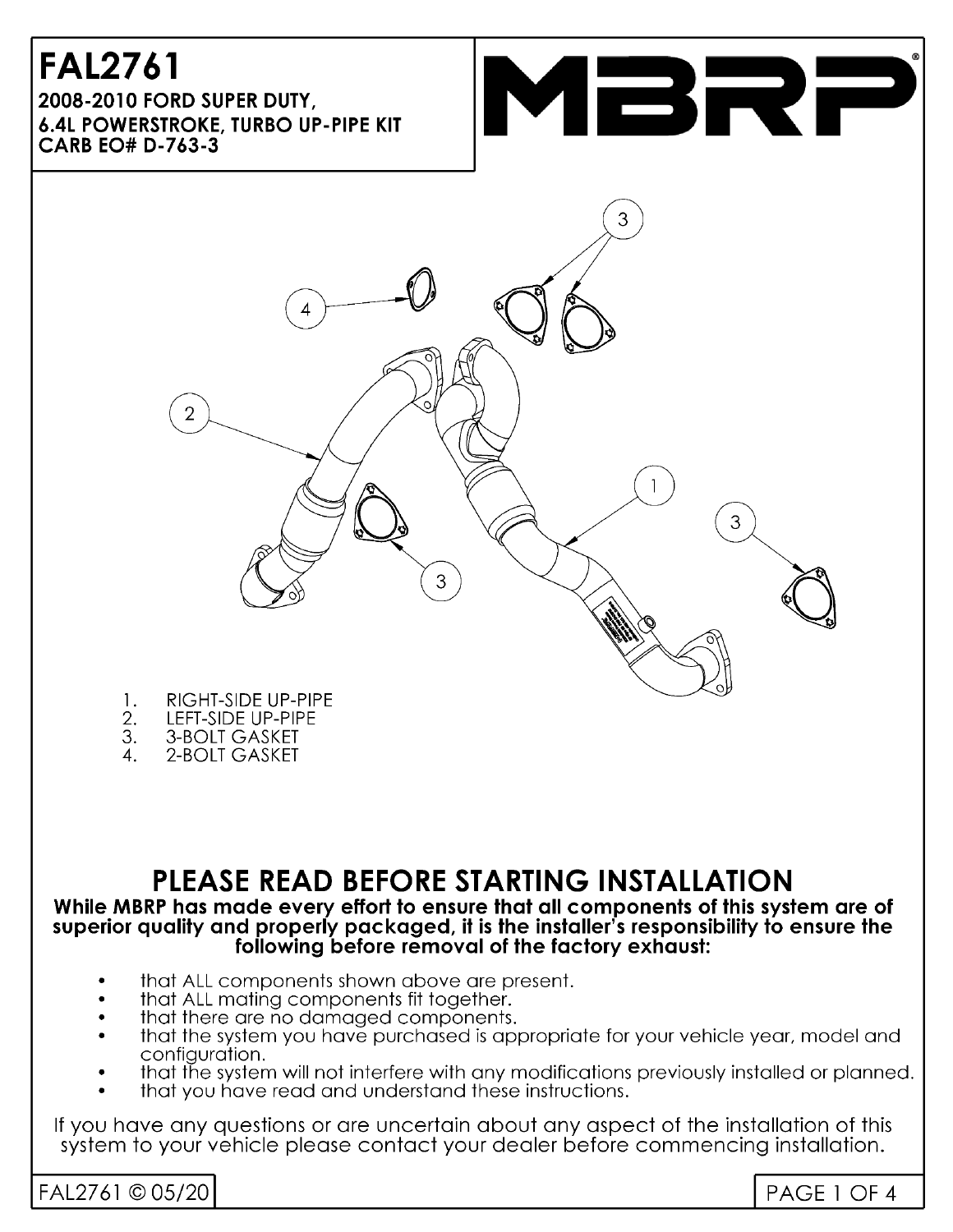



**Figure 1**



**Figure 2**





**Figure 4**



**Figure 5**

**CAUTION: Up-pipe replacement is not for the average hobbyist. Access is very limited. Ford technicians remove the truck's cab to change these pipes. It is possible to do it without removing the cab with good tools, a lot of patience and some good luck. These instructions serve only as a guide for cab-on replacement.**

#### **Removal of Stock Pipes**

1. Apply a penetrating lubricant liberally to all exhaust fasteners and sensors.

2. Remove / relocate the down pipe. Removing the factory down pipe will require supporting the transmission and removing the transmission cross member in order to lower the rear of the transmission enough to get clearance between the floor of the cab and the side of the transmission. **Refer to Figures 1 and 2.**

3. Remove the inner fenders to allow easier access to the right-side flange, EGT sensor, EGR/OC lower flange and back pressure sensor.

4. Remove the back pressure sensor from the EGR/OC pipe located on the left side. There is an additional retaining nut on the valve cover. Place the sensor out of the way.

**Refer to Figure 3.**

5. Remove the EGT sensor from the right-side up-pipe **Refer to Figure 4.**

6. Unbolt the EGR/OC pipe from the EGR cooler. **Refer to Figures 5.**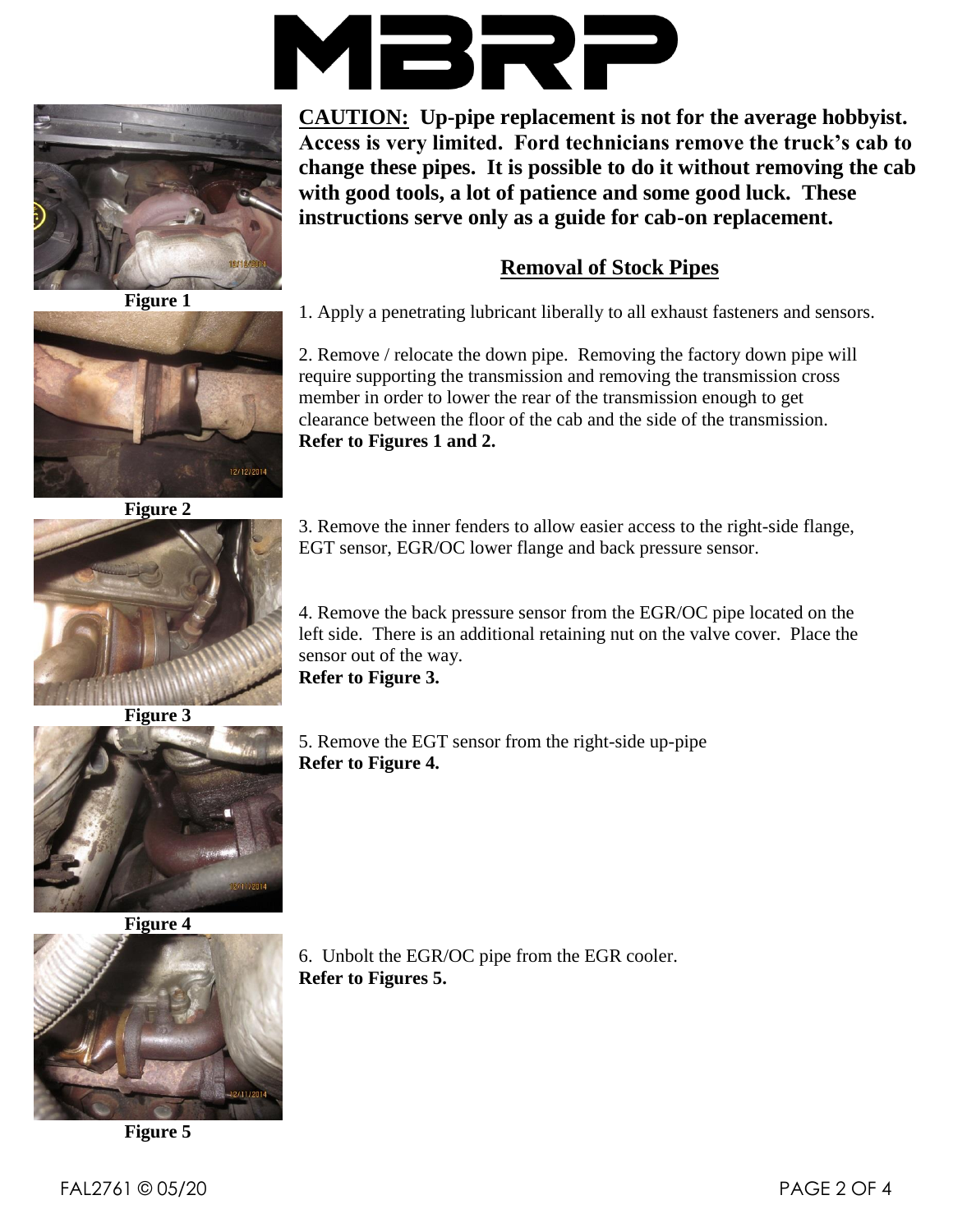



**Figure 6**



**Figure 7**



**Figure 8**



**Figure 9**



**Figure 10**

7. Unbolt the EGR/OC pipe from the right-side up-pipe and upper mounting bracket.

**Refer to Figure 6.**

8. There is a single bolt bracket (shown in **Figure 7** after the pipes have been removed) near the EGR cooler end of the EGR/OC pipe that can be accessed from the bottom. Remove the bolt holding the EGR/OC pipe to the bracket. The EGR/OC pipe cannot be removed from the vehicle but will need to be repositioned numerous times to access the other pipes. **Refer to Figure 7.**

9. Unbolt the right-side up-pipe from the exhaust manifold and turbocharger housing. Remove the pipe from under the vehicle with much twisting and turning.

10. Unbolt the left-side up-pipe from the exhaust manifold and turbocharger housing and remove from vehicle. Retain the EGR/OC pipe mounting bracket for reinstallation. The pipe needs to be pried off of the exhaust manifold studs since there is insufficient clearance without compressing the insulation on the firewall.

**Refer to Figure 8.**

### **Installation of** MBRP **Performance Exhaust**

#### **NOTE: Ford recommends replacing all hardware when changing the up-pipes.**

1. Thoroughly clean all gasket mating surfaces.

2. Install a **3-Bolt Gasket** onto each exhaust manifold. Take care not to distort the gaskets when placing them over the studs as they have a bolt retention feature that can make them difficult to put over all three studs at once.

3. Place the **Left-Side Up-Pipe** into position over the exhaust manifold studs. This will require a little leverage just like removing the old pipe. Do not pry on the gasket surface. The **Left-Side Up-Pipe** must be installed first. **Refer to Figure 9.**

4. Place a **3-Bolt Gasket** onto the turbocharger end of the **Left-Side Up-Pipe** by starting the bolt threads into the **3-Bolt Gasket**. Put the EGR/OC pipe mounting bracket over the flange before putting the bolts through. The bolts and the **3-Bolt Gasket** hold each other in place while you start the bolts into the turbocharger housing.

**Refer to Figure 10.**